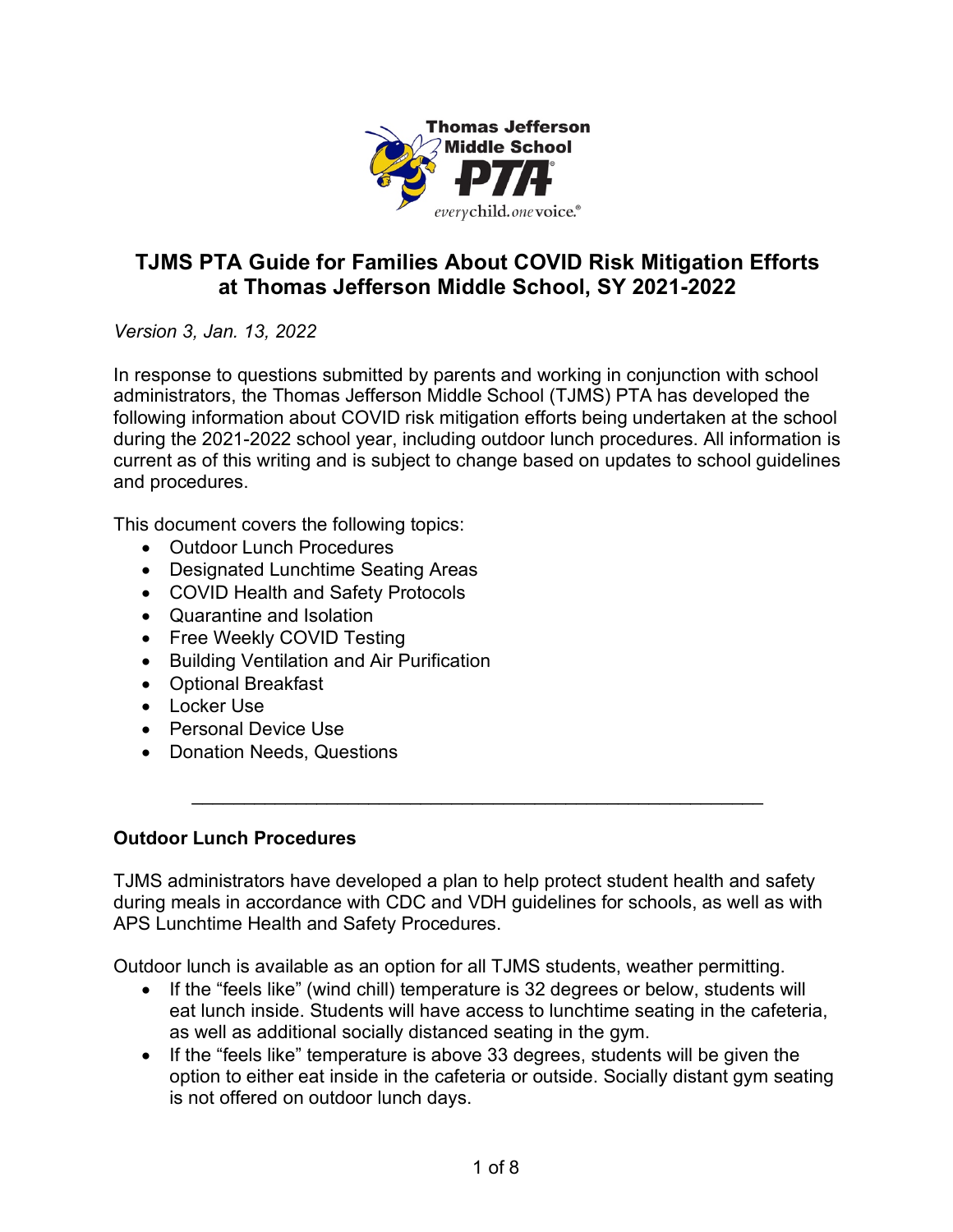In addition to wind chill temperature, other weather-related factors that may prevent outdoor lunch from being offered are when it's actively raining or snowing or if the ground is muddy, wet and/or icy.

The staff makes and announces the decision on outdoor lunch at the beginning of every lunch period based on current weather conditions. Parents should advise their child(ren) to listen for this announcement every day so they don't miss an opportunity to eat outside on outdoor lunch days. TJMS staff make a point of actively promoting the outdoor lunch option to students, to encourage students to take advantage of it, and to support students who may find it difficult to self-advocate for eating outside.

Because the status of outdoor lunch is decided and announced close to the start of each lunch period based on the current weather conditions, it's possible there will be days where only one or two grades have the option to eat outside instead of all three grades.

Staff are required to supervise all designated lunch areas, both indoor and outdoor. TJMS will offer outdoor lunch as much as possible, provided there are staff available to supervise the designated outdoor lunch area.

Going forward, parent volunteers may be considered to supplement TJMS staff in supervising outdoor lunch areas on days when there are COVID-related staffing shortages at the school. As of this writing, the school administration and PTA are developing a plan, and if it is approved, the PTA will share more details and a volunteer signup form with parents.

As students return to the building after lunch, staff remind them to not crowd each other, to put their mask on, to make sure their mask is over the nose and mouth, and to use hand sanitizer upon entering the building.

Staff regularly remind students to responsibly dispose of their trash/recycling at the close of the lunch period, and parents are encouraged to reinforce this message at home. Currently, the school has adequate trash/recycling cans available for the outdoor lunch periods. Trash concerns are never a factor in staff decision-making around whether or not outdoor lunch will be offered on a given day.

TJMS administrators estimate that on days when outdoor lunch is an option, the vast majority of students (more than two-thirds) in each of the lunch periods opt to eat outside, with the remainder opting to eat inside, in the cafeteria. This has been consistently observed by the staff since the start of the school year.

Many students have taken advantage of the opportunity to play soccer or engage in other physical activity during the lunch period, conditions permitting. Soccer balls and other PE equipment are provided during the lunch period to promote physical activity.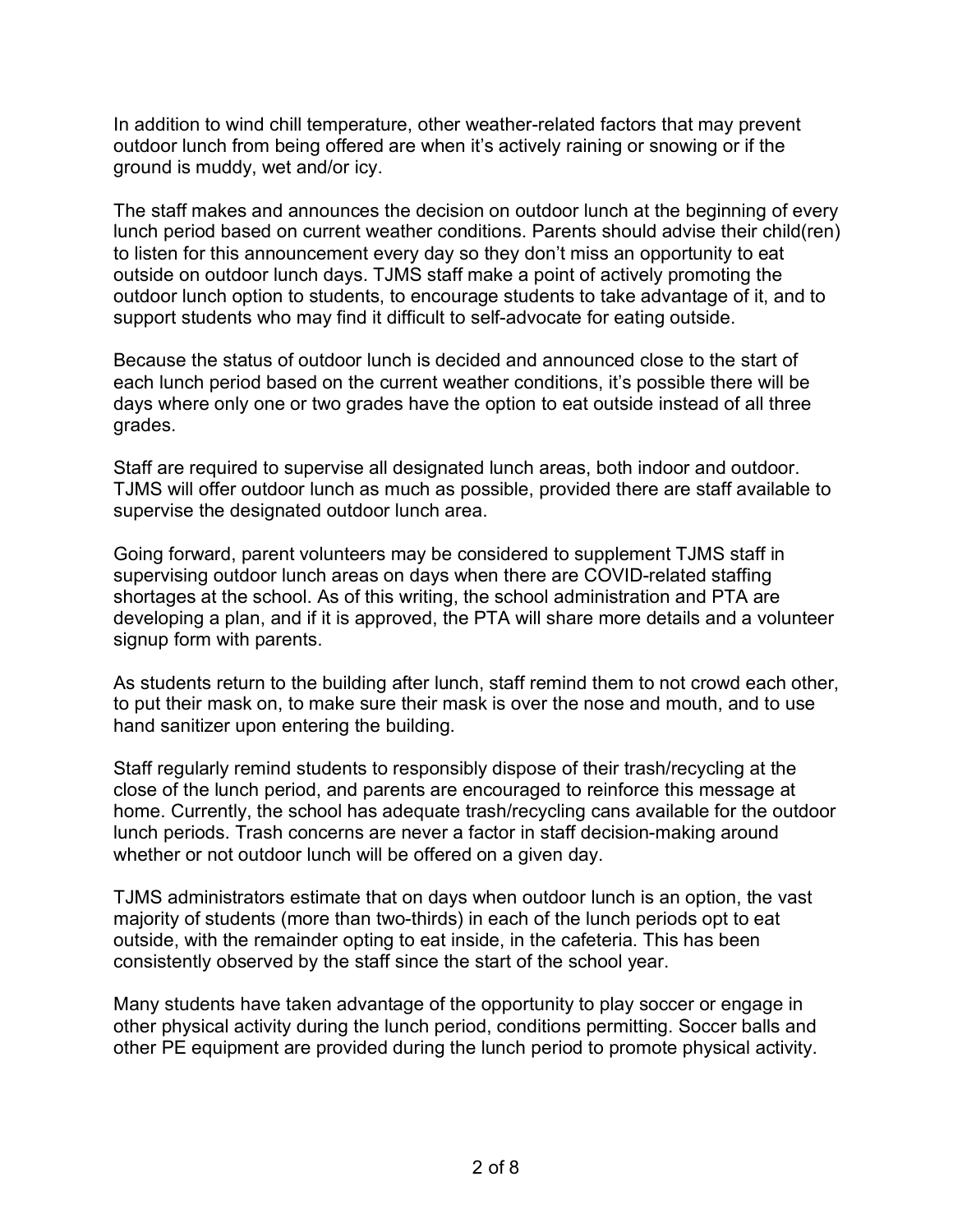#### **Designated Lunchtime Seating Areas**

*Indoor Cafeteria Area* – Students have the option to eat indoors daily in the cafeteria. Because not all students will opt to eat in the cafeteria on any given day, the cafeteria offers ample space for students to spread out.

*Indoor Gym Area* – For days when students cannot go outside, they may opt to eat in a socially distanced space set up in the gym that is separate from community members who use the gym. The desks in this area are arranged in rows faced in the same direction and spaced 6-10 feet apart.

*(Note: Though COVID-related staffing shortages affected the indoor lunch setups on Jan. 10 and 11 following the return to school after winter break, administrators report they now have a plan in place to ensure adequate coverage of indoor lunch areas during staffing shortages going forward. Parent volunteers are not needed or eligible to monitor indoor lunches at this time.)*

TJMS shares use of its gym with the community through prior agreement with Arlington County, and as such, the school is unable to set up permanent lunchtime seating in the gym during the 2021-2022 school year. Community members using the gym have their own designated area and are not permitted to come onto the school side of the gym. The track is currently closed to the community. Lunchtime seating in the gym will only be offered to students on days with inclement weather to provide additional socially distanced seating.

*Outdoor Lunch Area* – The designated outdoor lunch area is on the back side of the school (i.e., the gym side nearest to the athletic fields). Outdoor lunch is not offered on the front side of the school (i.e., Fleet side).

Students have access to the majority of the athletic fields area, including the area between the Jefferson Garden and the upper field, the areas along the sides of the athletic fields, and the shaded park area located up the hill and adjacent to the bridge over Route 50. (However, the upper field area is closed for turfing.)

Outdoor seating is available in the form of all-weather metal mesh tables and other picnic tables located in the area around the Jefferson Garden, as well as existing bleacher seating next to the athletic fields. Estimated seating provided through metal tables, picnic tables and bleacher options comes to about 140-160 seats, with additional ground seating options for students who prefer to sit on the lawn when conditions are appropriate.

With regards to offering an outdoor lunch area for students, the conversation that APS administrators have had with TJMS administrators to date has focused on the use of tables, benches and/or umbrellas, not more permanent outdoor structures. A permanent tent structure is not being planned for the Jefferson outdoor area at this time.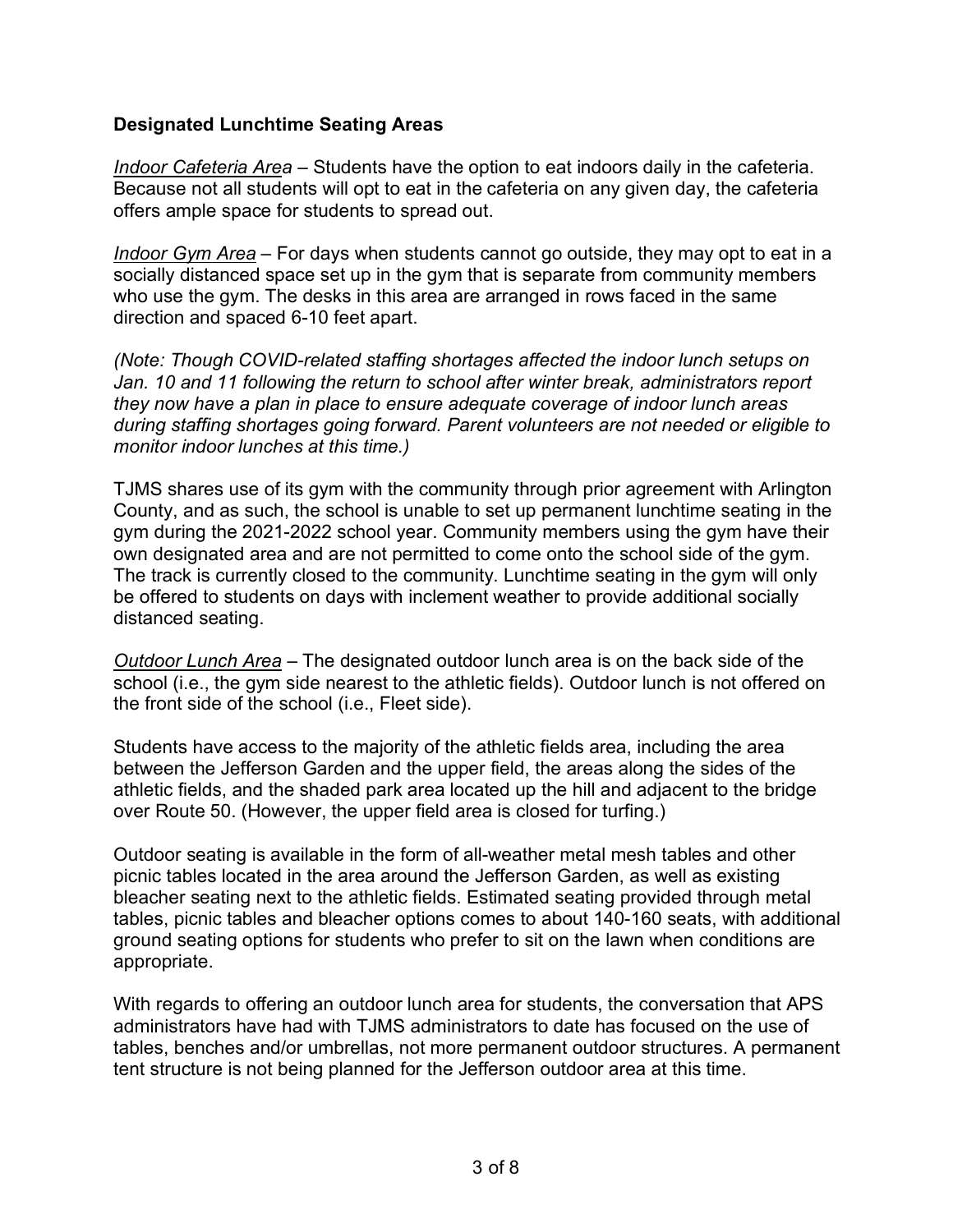Other than the cafeteria and the gym, classrooms and other areas of the school are not used for lunchtime seating, helping to consolidate the required contract-tracing efforts and enabling those teachers/staff who are not supervising lunchtime activities to have their contractually guaranteed unencumbered lunch period.

#### **COVID Health and Safety Protocols**

Layered prevention strategies are in place in all Arlington Public Schools, including wearing a mask while indoors, vaccination and boosters. APS encourages everyone to get vaccinated and boosted when eligible.

View APS vaccination guidance here:

https://www.apsva.us/school-year-2021-22/health-safety-information/covid-19-vaccinesfor-5-11-year-olds/

View Arlington County vaccine guidance for the general public here: https://www.arlingtonva.us/Government/Programs/Health/COVID-19/COVID-19-Vaccine

Masks will be required, regardless of vaccination status, while inside all APS buildings and on school buses, but they are not required when eating or when outside during recess, PE, athletics or other activities. There is not currently an APS requirement for mask type or style, but students must wear masks properly so that they cover the mouth and nose. The APS approach to universal masking aligns with CDC guidance, as well as the recommendations of local and state public health authorities.

Contact tracing is the process of identifying individuals who are considered close contacts to someone with a positive or probable case of COVID-19. Following APS guidance, during a contact tracing investigation, TJMS administrators and school health clinic staff will confirm the report of a positive diagnosis, identify students and employees who meet the close contact definition, and notify close contacts to inform them of their exposure.

Parents can access an overview of APS Health and Safety Information that applies to all APS schools, including TJMS, here: https://www.apsva.us/school-year-2021-22/health-safety-information/

Review APS Health and Safety Frequently Asked Questions (FAQ) here: https://www.apsva.us/school-year-2021-22/health-safety-information/faq/

## **Quarantine and Isolation**

Quarantine happens when a person has been identified as a close contact of someone who has COVID-19. Isolation happens when a person tests positive for COVID-19.

Effective Jan. 17, APS will adopt the CDC's revised guidance on quarantine and isolation, as follows: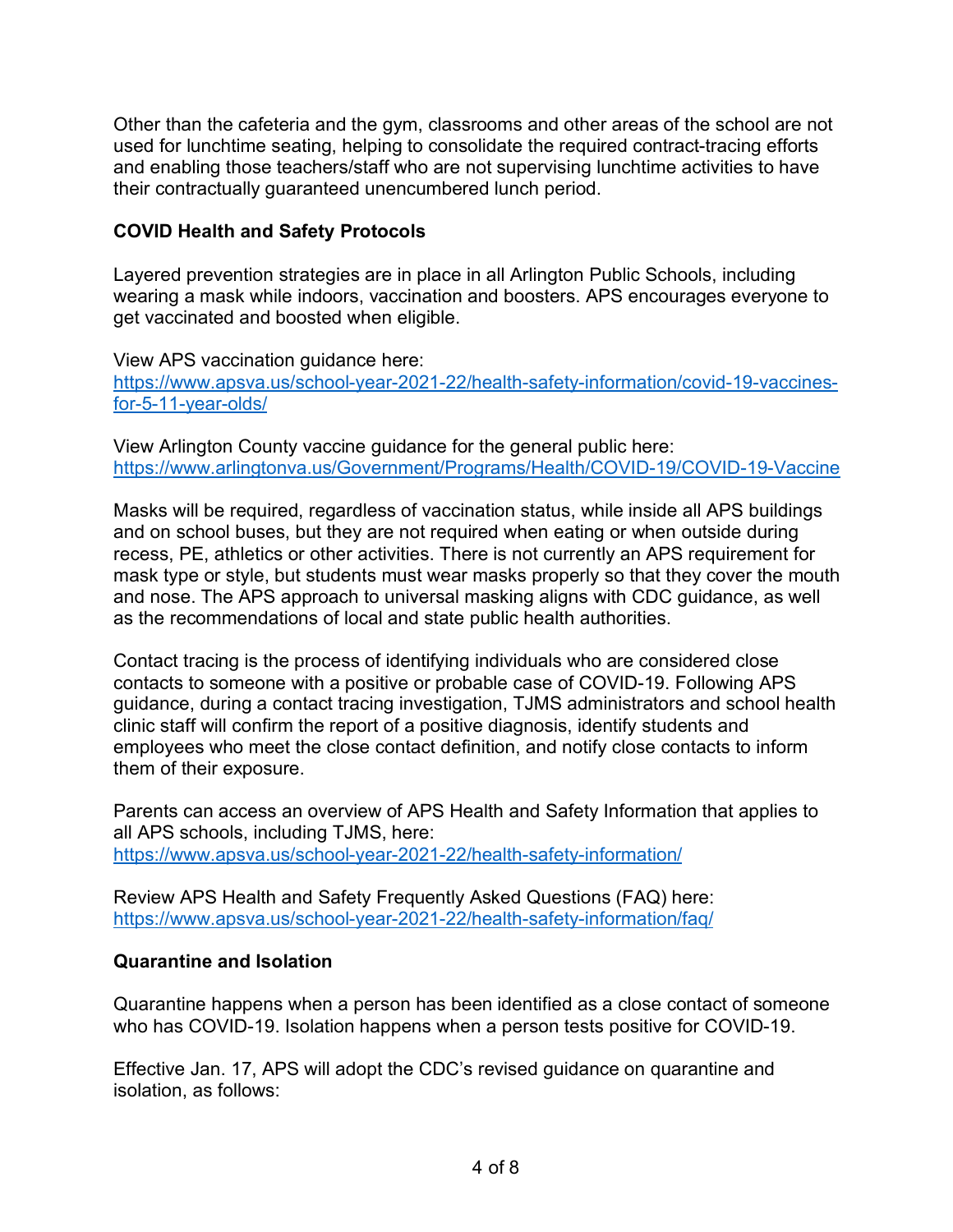- APS will reduce the quarantine period for students and staff to five days. Students who are exempt from quarantine (e.g., those with up-to-date vaccinations, are asymptomatic and are able to wear a mask) will be excluded and verified by Contact Tracers before being able to return to school. (Note: Quarantine keeps someone who was in close contact with COVID-19 away from others.)
- APS will reduce the isolation period for staff to five days. (Note: Isolation keeps those who test positive for COVID-19 away from others, even in their own home.)
- APS will maintain current 10-day isolation period for students with COVID-19; this is per CDC guidance that the reduced timeframe be implemented for students only with consistent physical distancing and mask protocols in place at all times, including during meals. Since we cannot maintain distancing consistently, per CDC, APS will maintain 10 days isolation for students with COVID-19.

Review the CDC guidance here: https://www.cdc.gov/coronavirus/2019-ncov/your-health/quarantine-isolation.html

Review the latest APS Quarantine and Isolation guidance here: https://www.apsva.us/school-year-2021-22/health-safety-information/contact-tracingquarantine-isolation/

## **Free Weekly COVID Testing**

APS provides free COVID-19 testing (symptomatic and asymptomatic) in-school for students, with parent/guardian consent, and staff. All testing is free with no out-ofpocket charges, regardless of whether or not families are insured.

Effective Jan. 1, 2022, APS has a new provider for COVID testing on-site at the school, CIAN Diagnostics, and TJMS has a new assigned testing day – Tuesdays, 7:30-9:30 a.m.

Parental consent is required before any students can be tested. All parents must opt in using the CIAN Diagnostics online form here:

https://www.cognitoforms.com/CIANDiagnostics1/visstatestingprogramconsentformapss tudents

Parents must fill out the CIAN Diagnostics consent form even if they already filled out a consent form for the previous testing provider last fall.

Once a parent fills out the consent form and the student's name appears on the approved list, the testing becomes optional for that student. Using the approved list provided by APS, TJMS staff every Tuesday morning will call students down for testing by grade level and alphabetically, and teachers will encourage students to take advantage of the testing.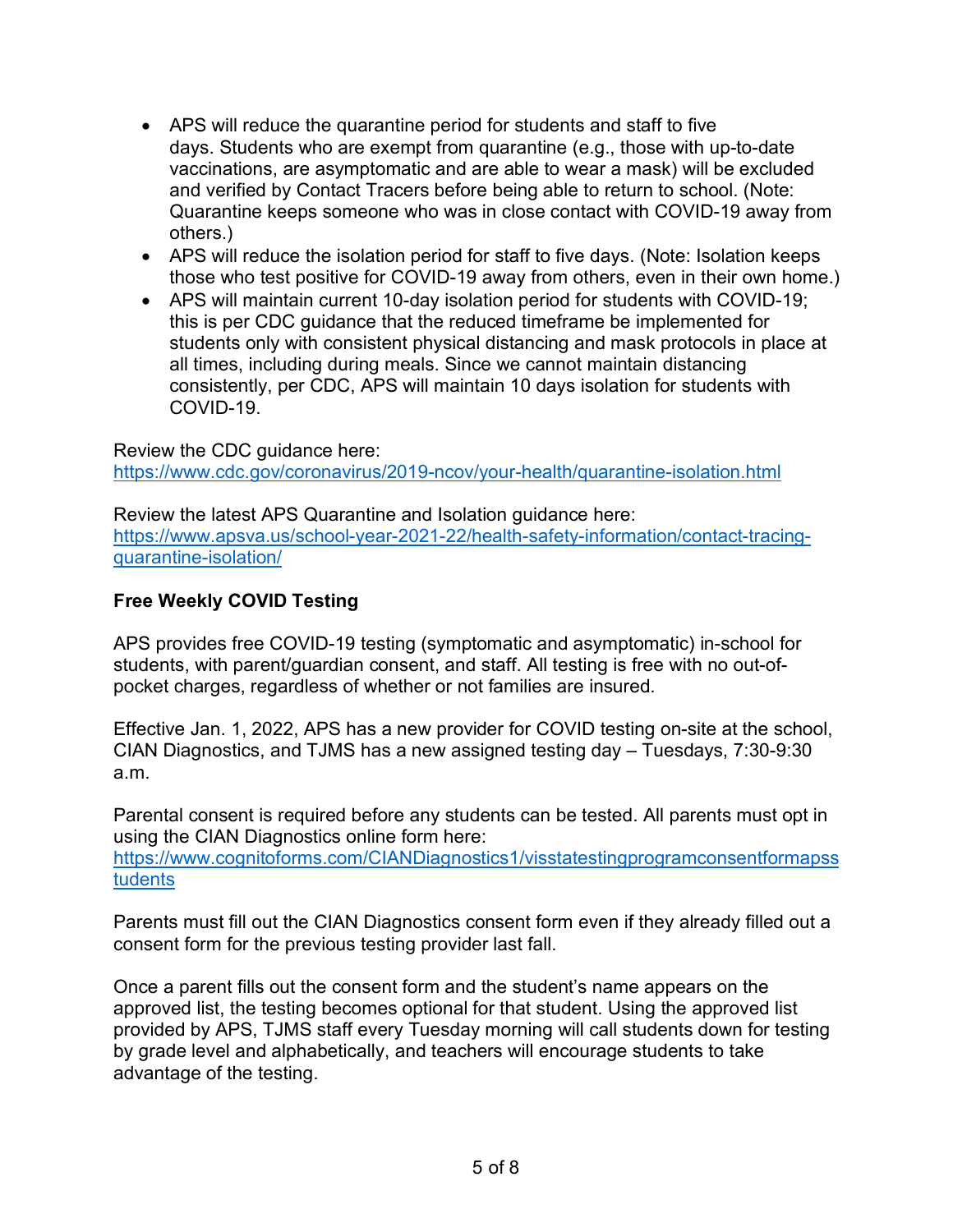The staff cannot compel a student on the approved list to be tested if that student declines to be tested or if the student misses the testing session for some other reason.

View more APS guidance on COVID-19 testing here: https://www.apsva.us/school-year-2021-22/health-safety-information/covid-19-testing/

### **Building Ventilation and Air Purification**

TJMS's facilities meet the air quality and ventilation standards set for all APS schools, which were established by APS after consulting a ventilation assessment process during the 2020-2021 school year. Information on the ventilation studies is here: https://www.apsva.us/maintenance/return-to-school-building-ventilation-studies/

The APS Indoor Air Quality and Ventilation Fact Sheet is here: https://www.apsva.us/wp-content/uploads/2021/04/air-qual-fact-sheet.pdf

APS answers to frequently asked questions are here: https://www.apsva.us/school-year-2020-21/health-safety/safety-at-school/air-qualityand-ventilation-frequently-asked-questions/

TJMS has dedicated building HVAC (heating, ventilation and cooling) systems that allow maximum outside air ventilation, with all building filters replaced on a quarterly basis.

Additionally, individual air purifiers are in place, with one purifier per classroom. The air purifiers used in classrooms are APS-recommended Blue Air-brand carbon filters, which are serviced and maintained to meet the manufacturer-recommend standard, i.e., most filter replacements happen at 6-8 or 8-12 months, depending on the unit.

The classroom units work equally as effectively regardless of where they are physically placed within a room, as long as there is adequate air flow on all sides of the unit. TJMS does not encourage teachers to place the units in the center of the room because it creates a tripping hazard, and placement at the center of the room is not more effective than placement elsewhere.

Purifiers for larger spaces like the library have higher filtration levels than the classrooms. Two purifiers are in place in the library, and purifiers have been placed in the offices and meeting rooms of the counseling staff.

Multiple air purifiers used in the cafeteria are commercial units selected based on square footage.

To increase ventilation in the indoor eating areas, the school will consider opening doors adjacent to the cafeteria (and gym on inclement weather days) to increase air flow in these spaces case by case, conditions permitting. Windows cannot be opened to increase cafeteria air flow because there are no windows in the cafeteria.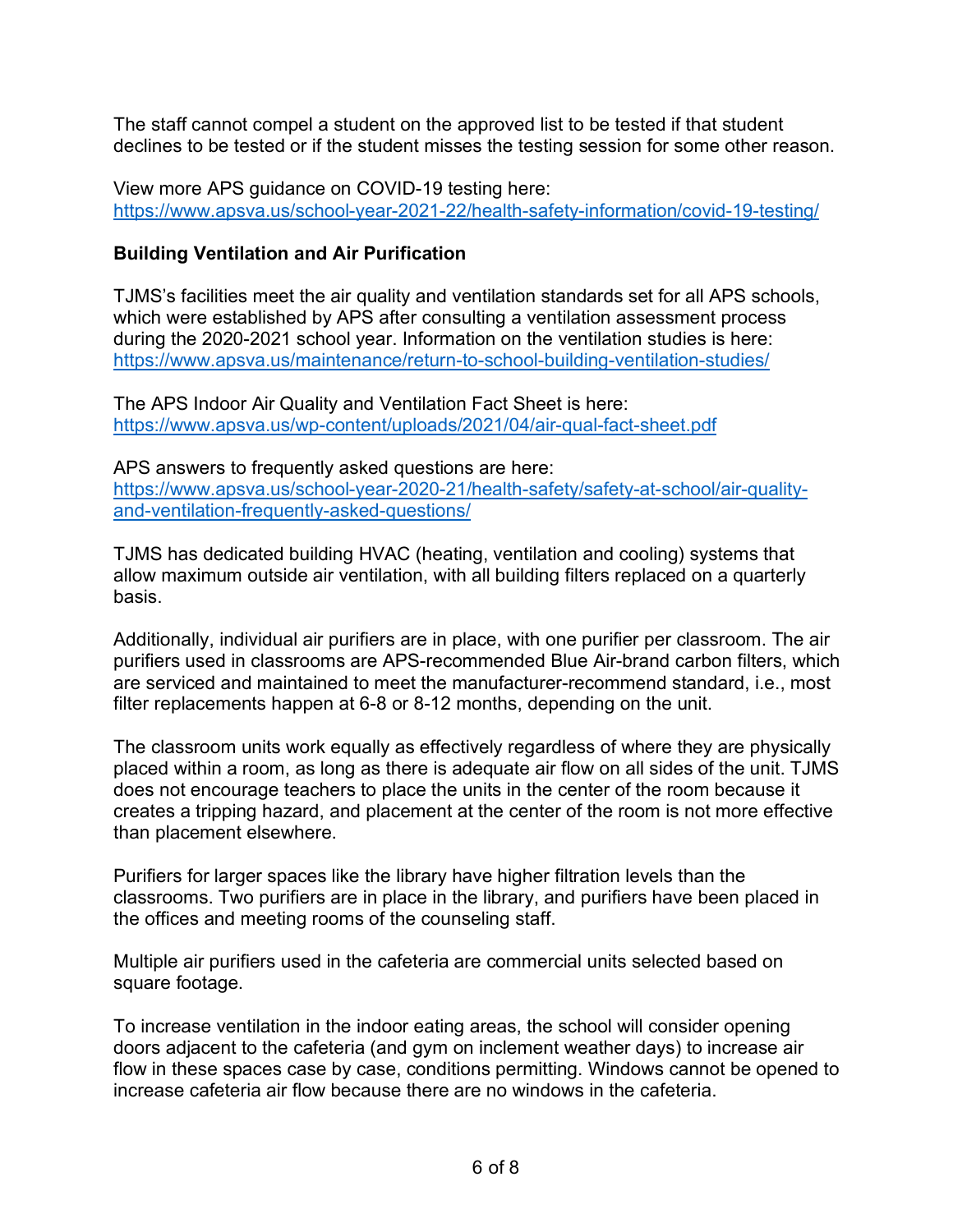## **Optional Breakfast**

TJMS offers free breakfast to students in the cafeteria starting at 7:20 a.m. The number of students who have taken advantage of the breakfast option has been small enough to justify keeping all students in the cafeteria for breakfast without an outdoor option. This approach may be revisited if numbers increase enough to justify outdoor breakfast procedures.

#### **Locker Use**

Lockers have not been made available to students this year because TJMS locker areas do not provide enough space for adequate social distancing. An alternate coat storage area is not available at this time.

Though students may prefer not to carry coats around school with them in addition to their backpacks, parents are encouraged to make sure their children dress appropriately for the weather when there are colder temperatures and inclement weather.

TJMS administrators might be able to revisit the topic of lockers for students at some point later in the school year, should COVID conditions change. The school will continue to monitor COVID cases and county guidance to look for opportunities to reopen this discussion when possible.

#### **Personal Device Use**

TJMS's policy for student phones at school is that all students must turn off their phones and put them away from 7:40 a.m. until the school dismissal bell rings at 2:24 p.m. Since the start of the school year, TJMS leadership has communicated phone policy and other rules of conduct to students in groups by grade level.

Phone use during the day is not allowed, and first offenders will receive a warning. Students who violate the rule a second time will have the phone taken away and returned at the close of the school day. Repeat offenders will have their parents called with the phone taken away and released only to the parent at the end of the school day.

Students are required to have their school-issued iPads available during indoor dining to enable them to scan the QR code at the table for contact tracing.

## **Donation Needs, Questions**

APS supplies TJMS with sanitization items for student use such as disposable masks and hand sanitizer, with hand sanitizer stations placed throughout the school building.